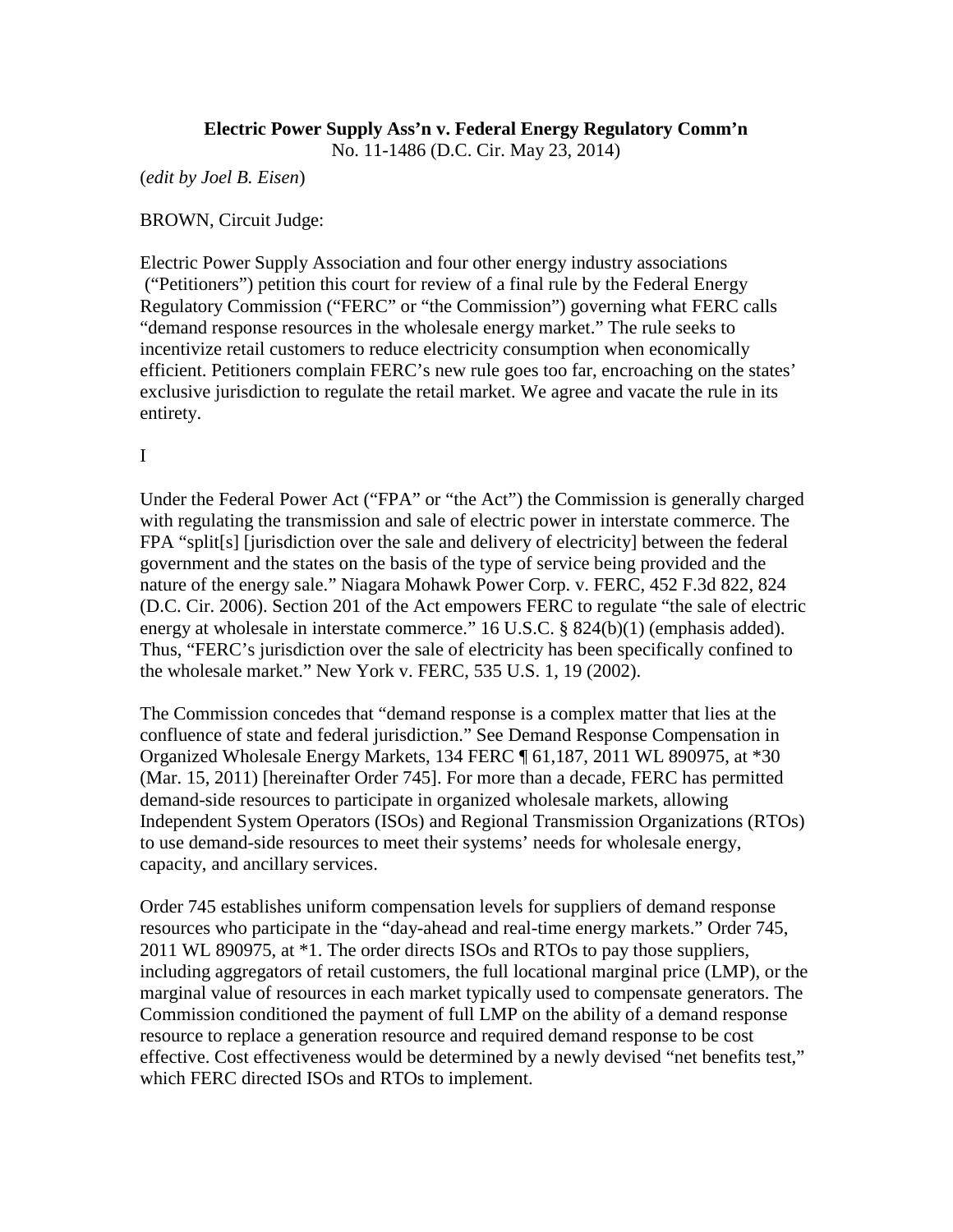Commissioner Moeller dissented, arguing the Commission's retail customer compensation scheme conflicted both with FERC's efforts to promote competitive markets and with its statutory mandate to ensure supplies of electric energy at just, reasonable, and not unduly preferential or discriminatory rates.

II

If FERC lacks authority under the Federal Power Act to promulgate a rule, its action is "plainly contrary to law and cannot stand." See Michigan v. EPA, 268 F.3d 1075, 1081 (D.C. Cir. 2001). We address FERC's assertion of its statutory authority under the familiar Chevron doctrine. See City of Arlington, Tex. v. FCC, 133 S. Ct. 1863, 1870–71 (2013). The question is "whether the statutory text forecloses the agency's assertion of authority." Id. at 1871. If, however, the statute is silent or ambiguous on the specific issue, we must defer to the agency's reasonable construction of the statute. Id. at 1868.

FERC claims when retail consumers voluntarily participate in the wholesale market, they fall within the Commission's exclusive jurisdiction to make rules for that market. Petitioners protest that retail sales of electricity are within the traditional and "exclusive jurisdiction of the States" and regulating consumption by retail electricity customers is a regulation of retail, not wholesale, activity. Reply Br. 11–12. The problem, Petitioners say, is the Commission has no authority to draw retail customers into the wholesale markets by paying them not to make retail purchases.

FERC acknowledges "wholesale demand response" is a fiction of its own construction. See Oral Arg. Tape, No. 11-1486, at 27:31 (Sept. 23, 2013) (conceding "selling" demand response resources in the wholesale market "is a bit of a fiction"). Demand response resources do not actually sell into the market. Demand response does not involve a sale, and the resources "participate" only by declining to act.

As noted, and as the Commission concedes, demand response is not a wholesale sale of electricity; in fact, it is not a sale at all. See Order 745, 2011 WL 890975, at \*18 ("[T]he Commission does not view demand response as a resale of energy back into the energy market."). Thus, FERC astutely does not rely exclusively on its wholesale jurisdiction under § 201(b)(1) for authority. See Niagara Mohawk Power Corp., 452 F.3d at 828 & n.7.

Instead, FERC argues §§ 205 and 206 grant the agency authority over demand response resources in the wholesale market. These provisions task FERC with ensuring "all rules and regulations affecting . . . rates" in connection with the wholesale sale of electric energy are "just and reasonable." 16 U.S.C. § 824d(a) (emphasis added); see also id. § 824e(a). Thus, the Commission argues it has jurisdiction over demand response because it "directly affects wholesale rates." FERC Br. 32–34; see also Order 745, 2011 WL 890975, at \*30.

We agree with the Commission that demand response compensation affects the wholesale market. Reducing retail consumption—through demand response payments—will lower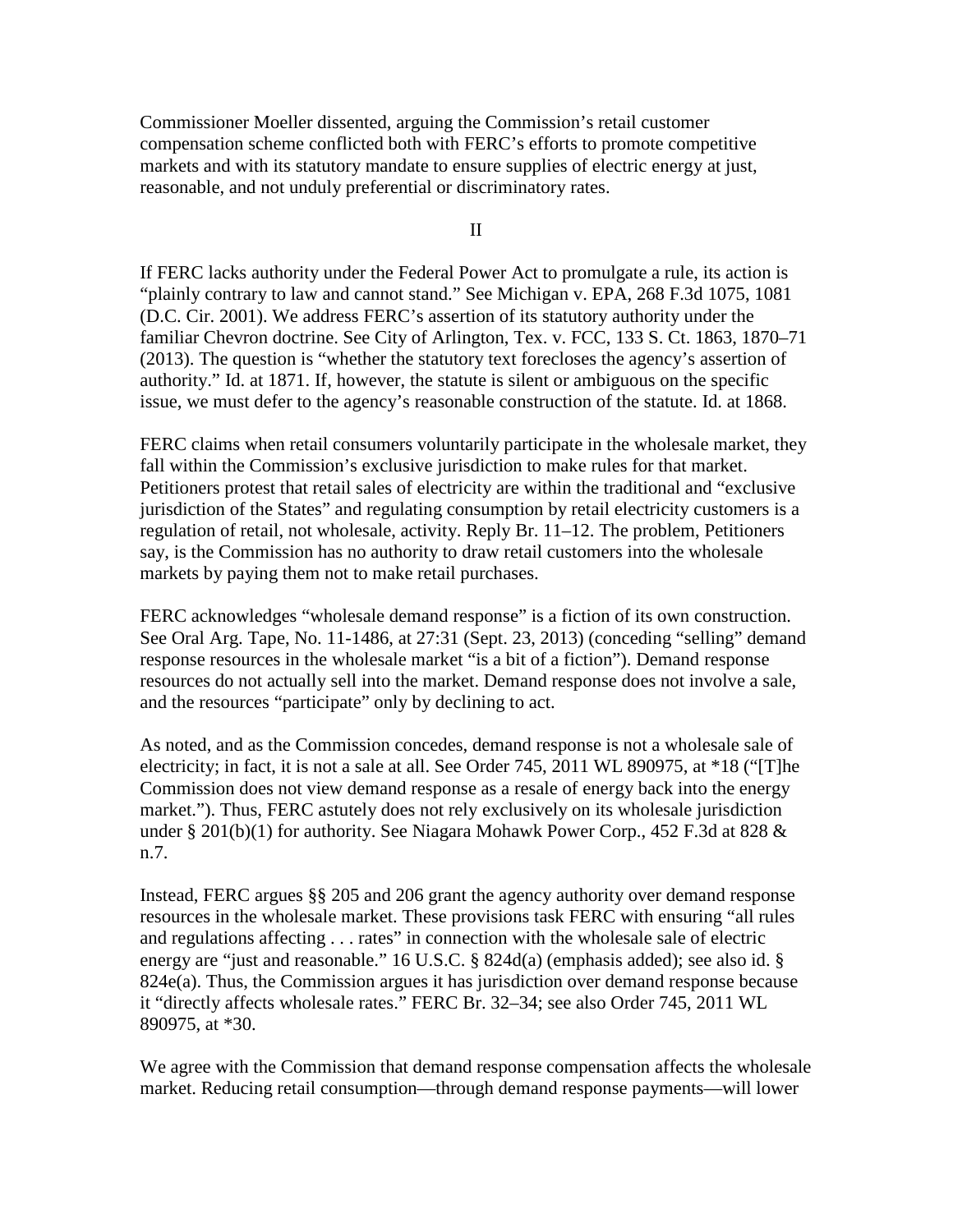the wholesale price. See Oral Arg. Tape, at 33:13. Demand response will also increase system reliability. FERC Br. 33. Because incentive-driven demand response affects the wholesale market in these ways, the Commission argues §§ 205 and 206 are clear grants of agency power to promulgate Order 745.

The Commission's rationale, however, has no limiting principle. Without boundaries, §§ 205 and 206 could ostensibly authorize FERC to regulate any number of areas, including the steel, fuel, and labor markets.

States retain exclusive authority to regulate the retail market. See Niagara Mohawk Power Corp., 452 F.3d at 824. Absent a "clear and specific grant of jurisdiction" elsewhere, see New York, 535 U.S. at 22, the agency cannot regulate areas left to the states. The broad "affecting" language of §§ 205 and 206 does not erase the specific limits of § 201. FERC can regulate practices affecting the wholesale market under §§ 205 and 206, provided the Commission is not directly regulating a matter subject to state control, such as the retail market. *Cf. Conn. Dep't of Pub. Util*. *Control v. FERC*, 569 F.3d 477, 479 (D.C. Cir. 2009) (finding FERC could regulate the installed capacity market under its affecting jurisdiction because FERC did not engage in direct regulation of an area subject to exclusive state control).

Demand response—simply put—is part of the retail market. It involves retail customers, their decision whether to purchase at retail, and the levels of retail electricity consumption. A buyer is a buyer, but a reduction in consumption cannot be a "wholesale sale." FERC's metaphysical distinction between price-responsive demand and incentivebased demand cannot solve its jurisdictional quandary.

Because the Federal Power Act unambiguously restricts FERC from regulating the retail market, we need not reach Chevron step two. But even if we assumed the statute was ambiguous—as Judge Edwards argues, we would find FERC's construction of it to be unreasonable for the same reasons we find the statute unambiguous. Because FERC's rule entails direct regulation of the retail market—a matter exclusively within state control—it exceeds the Commission's authority.

## IV

Alternatively, even if we assume FERC had statutory authority to execute the Rule in the first place, Order 745 would still fail because it was arbitrary and capricious. A review of the record reveals FERC failed to properly consider—and engage—Commissioner Moeller's reasonable (and persuasive) arguments, reiterating the concerns of Petitioners and other parties, that Order 745 will result in unjust and discriminatory rates.

## V

Ultimately, given Order 745's direct regulation of the retail market, we vacate the rule in its entirety as ultra vires agency action.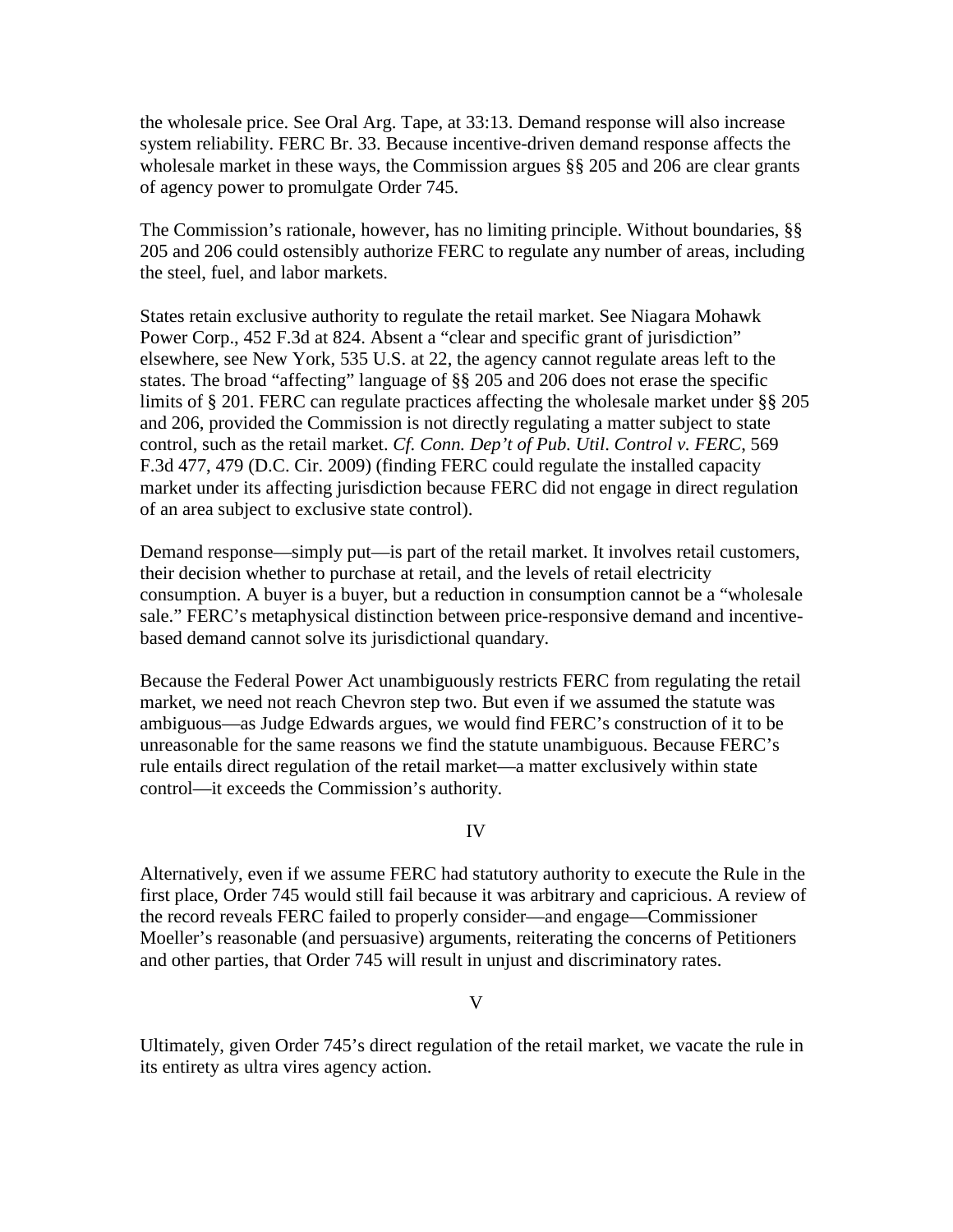EDWARDS, Senior Circuit Judge, dissenting:

Under the Federal Power Act, regulatory authority over the nation's electricity markets is bifurcated between the States and the federal government. In simplified terms, the Federal Energy Regulatory Commission ("FERC" or "Commission") has authority over wholesale electricity sales but not retail electricity sales, with the latter solely subject to State regulation. See 16 U.S.C. § 824(a), (b)(1). The consolidated petitions before the court call on us to parse this jurisdictional line between FERC's wholesale jurisdiction and the States' retail jurisdiction – a line which this court and the Supreme Court have recognized is neither neat nor tidy. See New York v. FERC, 535 U.S. 1, 16 (2002).

It is easy to see why FERC stated in its rulemaking that "jurisdiction over demand response is a complex matter that lies at the confluence of state and federal jurisdiction." Order 745, 2011 WL 890975, at \*30. On one view, the demand response resources subject to the rule directly affect the wholesale price of electricity. That is, the final rule's conditions operate to ensure that every negawatt of forgone consumption receiving compensation reduces both the quantity of electricity produced and its wholesale price. Focusing on this direct effect – direct, it bears repeating, because under the rule's conditions all demand response resources receiving compensation reduce the marketclearing price – it is easy to conceive of Order 745 as permissibly falling on the wholesale side of the wholesale-retail jurisdictional line. On another view, however, the electricity not consumed thanks to the rule's compensation payments would have been consumed first in a retail market. Focusing on the market in which the consumption would have occurred in the first instance, one can conceive of Order 745 as impermissibly falling on the retail side of the jurisdictional line.

The task for this court, of course, is not to divine from first principles whether a demand response resource subject to Order 745 is best considered a matter of wholesale or retail electricity regulation. Rather, our task is one of statutory interpretation within the familiar Chevron framework. The Commission has interpreted the Federal Power Act to permit it to issue Order 745. And it falls to this court to determine whether the Act unambiguously "sp[eaks] to the precise question," 467 U.S. at 842 (Chevron step one), and, if not, whether the Commission's interpretation is a permissible construction of the statute, id. at 843 (Chevron step two).

Because the Act is ambiguous regarding FERC's authority to require ISOs and RTOs to pay demand response resources, we are obliged to defer under Chevron to the Commission's permissible construction of "a statutory ambiguity that concerns the scope of the agency's statutory authority (that is, its jurisdiction)." City of Arlington v. FCC, 133 S. Ct. 1863, 1868, 1874-75 (2013). Absent an affirmative limitation under section 201, there is no doubt that demand response participation in wholesale markets and the ISOs' and RTOs' market rules concerning such participation constitute "practice[s] . . . affecting" wholesale rates under section 206 of the Act. 16 U.S.C. § 824e(a); see also id. § 824d(a) (providing that "all rules and regulations affecting or pertaining to [wholesale] rates or charges shall be just and reasonable"). Petitioners' arguments to the contrary ignore the direct effect that the ISOs' and RTOs' market rules have on wholesale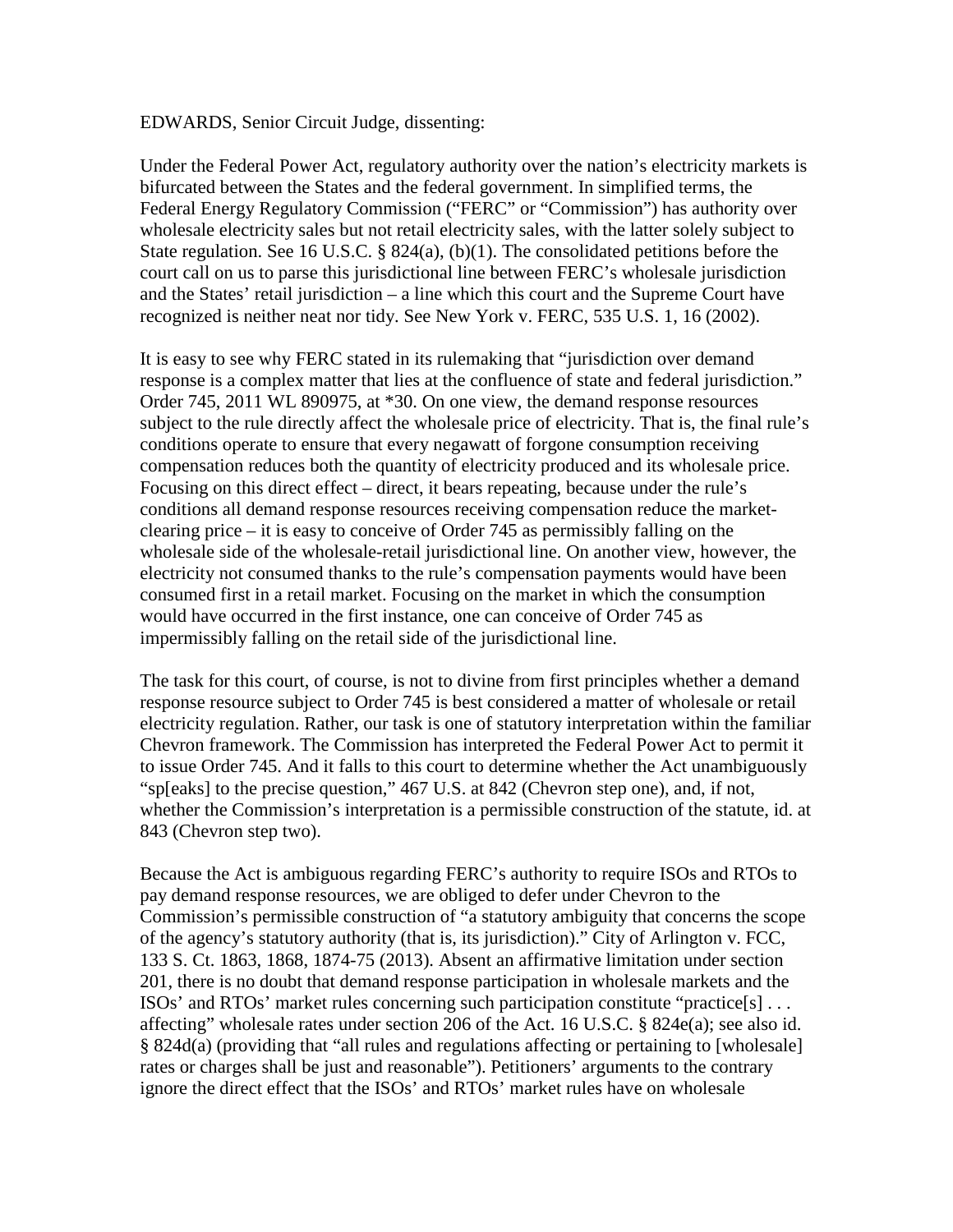electricity rates squarely within FERC's jurisdiction. The Commission has authority to "determine the just and reasonable . . . practice" by setting a level of compensation for demand response resources that, in its expert judgment, will ensure that the rates charged in wholesale electricity markets are "just and reasonable." Id. § 824e(a). It was therefore reasonable for the Commission to conclude that it could issue Order 745 under the Act's "affecting" jurisdiction. See id. §§ 824e(a), 824d(a).

In addition to challenging FERC's jurisdiction, Petitioners argue that its decision to mandate compensation equal to the LMP was arbitrary and capricious. Petitioners believe that the LMP overcompensates demand response resources since they also realize savings from not having to purchase retail electricity. The Commission, Petitioners insist, should have set the compensation level at the LMP minus the retail cost of the forgone electricity. But the Commission's decision in this regard was reasonable and adequately explained.

Having identified a problem in the wholesale electricity market, the Commission has a statutory obligation to do what it can to fix it. That is because FERC is charged under the Federal Power Act with ensuring that wholesale electricity rates are "just and reasonable." 16 U.S.C. §§ 824d(a), 824e(a). It must ensure that all "rates and charges made, demanded, or received by any public utility for *or in connection with* the . . . sale of electric energy subject to the jurisdiction of the Commission" are "just and reasonable." Id. § 824d(a) (emphasis added); see also id. § 824(a). And when FERC determines that a "practice . . . affecting" such a rate is unjust or unreasonable, it must itself determine and fix "the just and reasonable . . . practice . . . to be thereafter observed." Id. § 824e(a).

Consistent with its statutory duty and in view of the market distortions caused by inelastic wholesale demand, the Commission has initiated a series of reforms to open wholesale markets to "demand response resources."

For some years now, FERC has recognized that the direct participation of demand response resources in wholesale markets improves the functioning of these markets in several respects. First, it lowers wholesale prices because "lower demand means a lower wholesale price." Order 719-A, Wholesale Competition in Regions with Organized Electric Markets, 128 FERC ¶ 61,059, 2009 WL 2115220, at \*\*12 (July 16, 2009). Second, it mitigates the market power of suppliers of electricity because they have to compete with demand response resources and adjust their bidding strategy accordingly. See id. ("[T]he more demand response is able to reduce peak prices, the more downward pressure it places on generator bidding strategies by increasing the risk to a supplier that it will not be dispatched if it bids a price that is too high."). Third, demand response "enhances system reliability," for example, by "reducing electricity demand at critical times (e.g., when a generator or a transmission line unexpectedly fails)." Id. at \*\*12  $\&$ n.76; see also Order 745-A, 2011 WL 6523756, at \*6 ("[D]emand response generally can be dispatched by the [ISO or RTO] with a minimal notice period, helping to balance the electric system in the event that an unexpected contingency occurs.").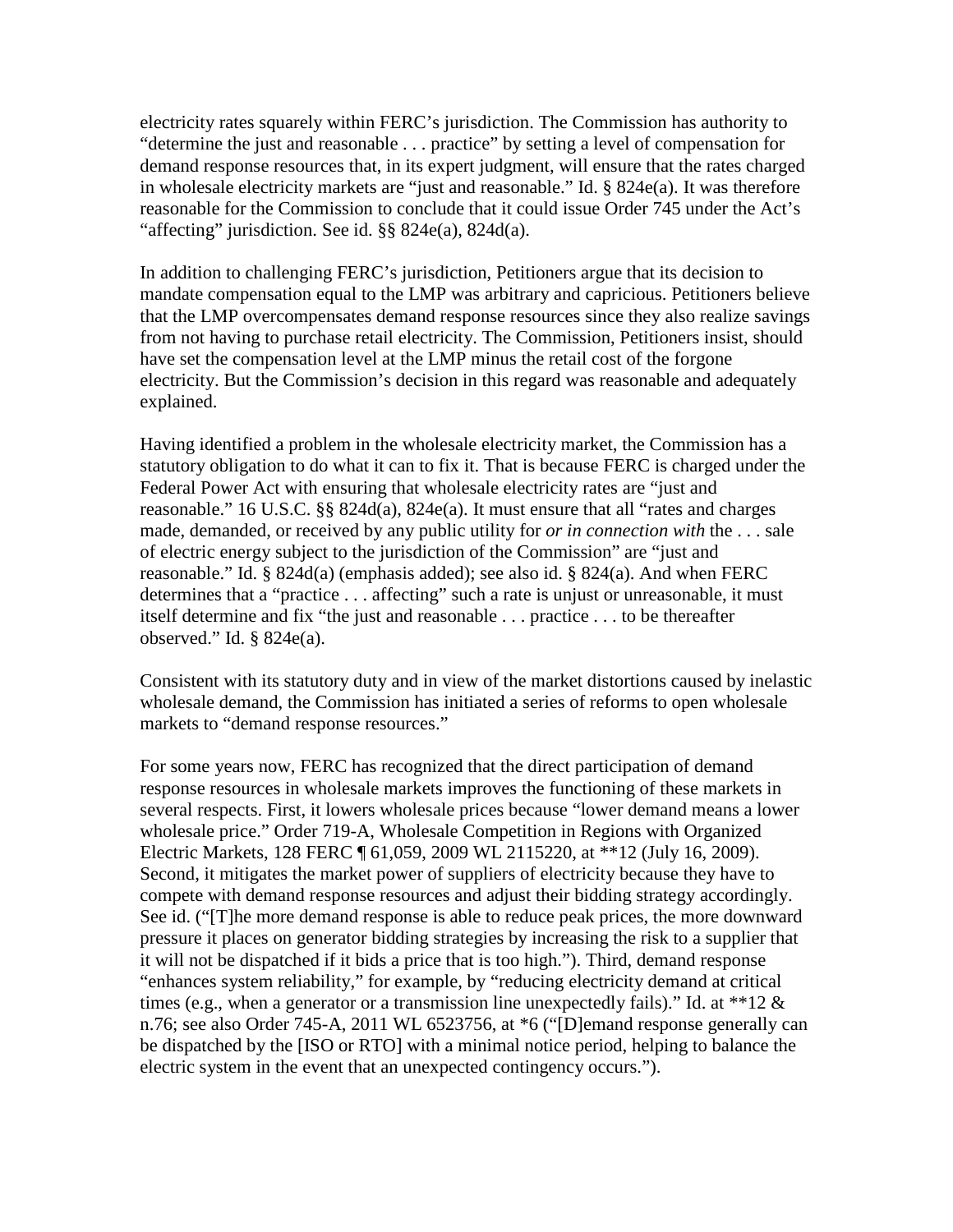Petitioners argue that Order 745 is "in excess" of FERC's "statutory jurisdiction." Br. of Pet'rs Elec. Power Supply Ass'n, et al. ("Br. of Pet'rs") at 27 (citing 5 U.S.C. §  $706(2)(C)$ ). We evaluate this contention under Chevron and defer to FERC's permissible construction of its authorizing statute, regardless of "whether the interpretive question presented is 'jurisdictional.'" City of Arlington, 133 S. Ct. at 1874-75; see also Connecticut, 569 F.3d at 481. The proper question is thus whether the Act unambiguously forecloses FERC from issuing Order 745 under its "affecting" jurisdiction. See 16 U.S.C. § 824e; Chevron, 467 U.S. at 842.

FERC's explanation of its jurisdiction under the Federal Power Act is straightforward and sensible. FERC has the authority and responsibility to correct any "practice . . . affecting" wholesale electricity rates that the Commission determines to be "unjust" or "unreasonable." 16 U.S.C. § 824e(a); see also id. § 824d(a). In its view, the ISOs' and RTOs' rules governing the participation of demand response resources in the nation's wholesale electricity markets are "practices affecting [wholesale electricity] rates." Order 745-A, 2011 WL 6523756, at \*10 (quoting 16 U.S.C. §§ 824d, 824e). That is, an ISO's or RTO's market rules governing how a demand response resource may compete in its wholesale market, including the terms by which a demand response resource is to be compensated in the market, are "practices affecting" that wholesale market's rates for electricity. And FERC has determined that an ISO's or RTO's "practice" is unjust and unreasonable to the degree that it inadequately compensates demand response resources capable of supplanting more expensive generation resources.

FERC's explanation is consistent with our case law. In *Connecticut*, we considered whether FERC has jurisdiction to review an ISO's capacity charges. 569 F.3d at 478-79. Capacity is not electricity but the ability to produce it when needed, and in *Connecticut*  the ISO had established a market where capacity providers – generators, prospective generators, and demand response resources – competitively bid to meet the ISO's capacity needs three years in the future. *Id.* at 479-81. Generation, like retail sales, is expressly the domain of State regulation under section 201, 16 U.S.C. § 824(b)(1), and the petitioners argued that by increasing the overall capacity requirement the ISO was improperly requiring the installation of new generation resources. 569 F.3d at 481. We disagreed and held that FERC had "affecting" jurisdiction under section 206 because "capacity decisions . . . affect FERC-jurisdictional transmission rates for that system without directly implicating generation facilities." *Id.* at 484. That the capacity requirement helped to "find the right price" was enough of an effect to satisfy section 206. *Id.* at 485.

Order 745 does not require anything of retail electricity consumers and leaves it to the States to decide whether to permit demand response. All Order 745 says is that *if* a State's laws permit demand response to be bid into electricity markets, and *if* a demand response resource affirmatively decides to participate in an ISO's or RTO's wholesale electricity market, and *if* that demand response resource would in a particular circumstance allow the ISO or RTO to balance wholesale supply and demand, and *if*  paying that demand resource would be a net benefit to the system, *then* the ISO or RTO must pay that resource the LMP. That is it. This requirement will no doubt affect how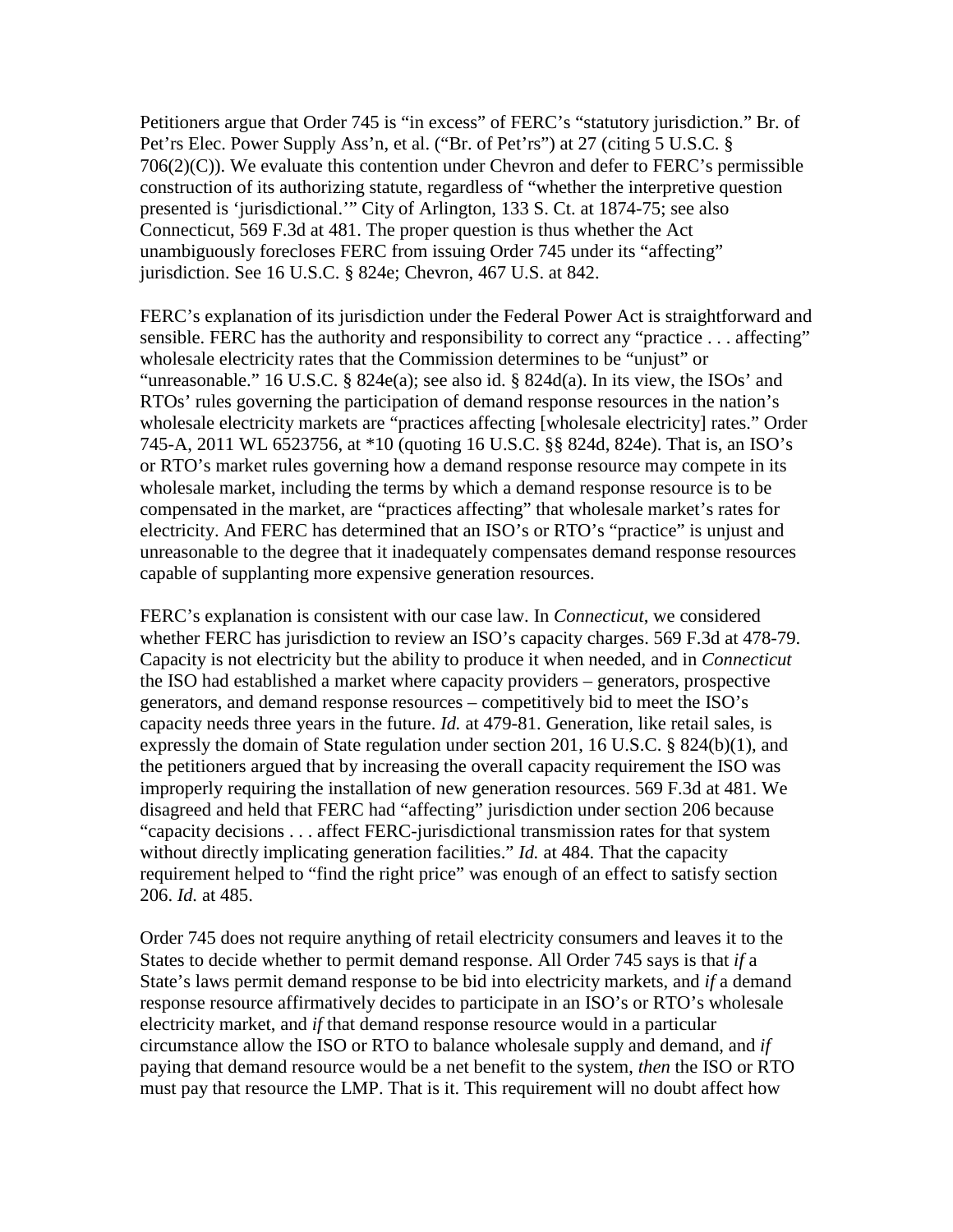much electricity is consumed by a small subset of retail consumers who elect to participate as demand response resources *in wholesale markets*. But that fact does not render Order 745 "direct regulation" of the retail market. Authority over retail rates and over whether to permit demand response remains vested solely in the States.

To bolster their case, Petitioners invoke the specter of limitless federal authority if FERC is permitted to exercise "affecting" jurisdiction to issue Order 745. They caution that "the Commission's expansive interpretation of its 'affecting' jurisdiction would allow it to regulate any number of activities – such as the purchase or sale of steel, fuel, labor, and other inputs influencing the cost to generate or transmit electricity – merely by redefining the activities as 'practices' that affect wholesale rates." Br. of Pet'rs at 33.

This argument ignores the limitations we announced in CAISO, 372 F.3d 395. There, we held that FERC exceeded its jurisdiction when it replaced the board members of an ISO on the theory that the composition of the ISO's board was a "practice . . . affecting [a] rate" under section 206(a). Id. at 399. We held that "section 206's empowering of the Commission to assess the justness and reasonableness of practices affecting rates of electric utilities is limited to those methods or ways of doing things on the part of the utility that directly affect the rate or are closely related to the rate, not all those remote things beyond the rate structure that might in some sense indirectly or ultimately do so." Id. at 403 (emphasis added).

These limits foreclose the parade of horribles marshaled by Petitioners. Like replacing the ISO's board of directors in CAISO, FERC could not, consistent with Circuit precedent, regulate markets in steel, fuel, labor, and other inputs for generating electricity, which constitute "remote things beyond the rate structure that might in some sense indirectly or ultimately" affect the wholesale rate of electricity. Order 745 passes the *CAISO* test quite comfortably because the demand response resources subject to the rule have a quintessentially "direct" effect on wholesale rates. There can be little doubt that FERC has the authority to review the justness and reasonableness of rates that are so closely connected with the healthy functioning of its jurisdictional markets; this, as we said in *Connecticut*, is the "heartland of the Commission's section 206 jurisdiction." 569 F.3d at 483.

This court has no business second-guessing the Commission's judgment on the level of compensation. See La. Pub. Serv. Comm'n v. FERC, 551 F.3d 1042, 1045 (D.C. Cir. 2008) (noting that "[w]here the subject of our review is . . . a predictive judgment by FERC about the effects of a proposed remedy . . . , our deference is at its zenith"); Pub. Serv. Comm'n of Ky. v. FERC, 397 F.3d 1004, 1009 (D.C. Cir. 2005) (holding that "more than second-guessing close judgment calls is required to show that a rate order is arbitrary and capricious" (citation omitted)); Envtl. Action, Inc. v. FERC, 939 F.2d 1057, 1064 (D.C. Cir. 1991) ("[I]t is within the scope of the agency's expertise to make . . . a prediction about the market it regulates, and a reasonable prediction deserves our deference notwithstanding that there might also be another reasonable view.").